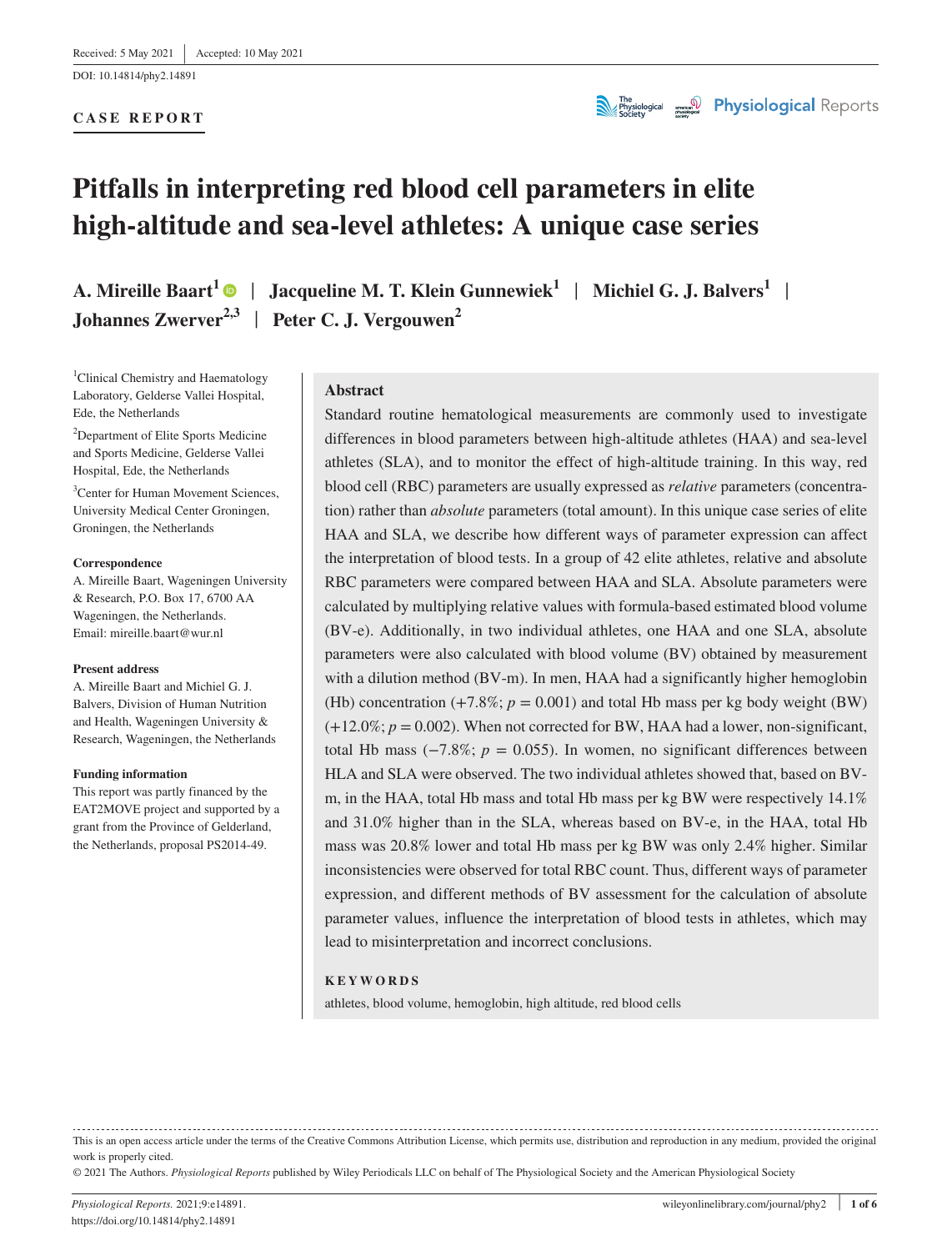# **1** | **INTRODUCTION**

In the last decades, East African athletes, who are born and raised at high altitude, have dominated in middle- and longdistance running (Knechtle et al., 2016). One explanation for their success is related to favorable hypoxia-induced hematological adaptations, among which an increase in red blood cell (RBC) mass, and consequently an increase in oxygen transport capacity (Sinex & Chapman, 2015). Athletes born and raised at sea level have also started training at (simulated) altitude to benefit from these adaptations (Bonetti & Hopkins, 2009; Sinex & Chapman, 2015).

RBC parameters are commonly used to study hematological differences between high-altitude athletes (HAA) and sea-level athletes (SLA) in order to explain the success of HAA, and also to monitor the effect of high-altitude training in athletes. Researchers, coaches and clinicians often rely on standard routine hematological measurements. These are affordable, easy to collect, and results are quickly available. In this way, RBC parameters are usually expressed as relative parameters (concentration) rather than absolute parameters (total amount). However, relative parameters are affected by changes in blood volume (BV), and could therefore lead to misinterpretation and incorrect conclusions. Absolute parameters are not affected by changes in BV, and might therefore be preferred to compare HAA with SLA and to evaluate the effect of (simulated) altitude training.

In this unique case series of elite HAA and SLA, we describe how different ways of parameter expression, and different methods of BV assessment for the calculation of absolute parameter values, can affect the interpretation of blood tests. Furthermore, we propose recommendations for the best way of RBC parameter expression and BV assessment.

# **2** | **METHODS**

## **2.1** | **Case series**

In a group of 42 elite athletes (29 HAA and 13 SLA), RBC measurements were performed at sea level as part of standardized routine sports medicine examinations. They were all runners who ranked top eight in major international track and field events, such as world championships, Olympic Games or comparable elite level events. Athletes were considered HAA if they were born and raised at altitudes of 6500 feet (~2000 m) to 10.000 feet (~3000 m) above sea level. These athletes still lived at this altitude most of the time, and they only visited lower altitudes for competition. Athletes were considered SLA if they were born and raised below 650 feet (~200 m). Athletes were middle-distance  $(800-3000 \text{ m})$  and long-distance (from  $>3000 \text{ m}$  to 42 km)

runners, indicating mainly use of their aerobic or their combined aerobic-anaerobic energy system during exercise. They were in a competition period or in a training period that they subjectively rated as moderate to high intensity.

Red blood cell measurements were performed in the period 2002–2016. Only measurements from the first available examination were used for this study. Measurements in HAA were performed within 1 week after arrival at sea level; measurements from SLA within 3 months after training at high altitude were excluded. The measurements were fairly evenly distributed over the years and seasons in the study period.

We conducted additional measurements in two individual athletes: one HAA and one SLA. The HAA was a 23-year-old male middle-distance runner, born and living in Kenya at an altitude of 8000 feet  $(\sim 2400 \text{ m})$ , who performed at international top ten level. Measurements were performed 4 days after arrival from Kenyan altitude, where he had stayed in the previous 3 months. The SLA was a 21-year-old male middledistance runner, born and living in the Netherlands at sea level, who performed at European top ten level. He had not performed training at high altitude within 3 months before the measurements.

All athletes were in good health. To our knowledge, none of the athletes used medication or banned substances with influence on the RBC values. They were frequently tested inand out-of-competition according to international regulations of the World Anti-Doping Agency.

This study was conducted according to the guidelines laid down in the Declaration of Helsinki and the Medical Ethical Committee of the University Medical Center Utrecht approved the study (protocol number 02/192; reference number: U-02-12948). Written informed consent was obtained from all the athletes prior to the analyses for this study.

## **2.2** | **RBC parameters**

Overnight fasted blood samples taken in sitting position before 10.00 a.m. were used. The following RBC parameters were measured in all athletes: hematocrit (Ht), hemoglobin (Hb) concentration ([Hb]), and RBC concentration ([RBC]). Blood samples were analyzed in one certified hospital laboratory, using standard operating procedures and two types of equipment (Sysmex XE-2100 and Advia-120). Before use both apparatus were extensively evaluated according to CLSI protocols in order to ensure comparability.

To calculate absolute parameter values, BV was estimated using Nadler's formula (Nadler et al., 1962): BV  $(L) = 0.604 + 0.367 * height (m)<sup>3</sup> + 0.0322 * weight$ (kg) for men and BV (L) =  $0.183 + 0.356$  \* height  $(m)^3 + 0.0331$  \* weight (kg) for women. The measured concentrations were then multiplied with the formula-based estimated BV to obtain the absolute parameter values. Absolute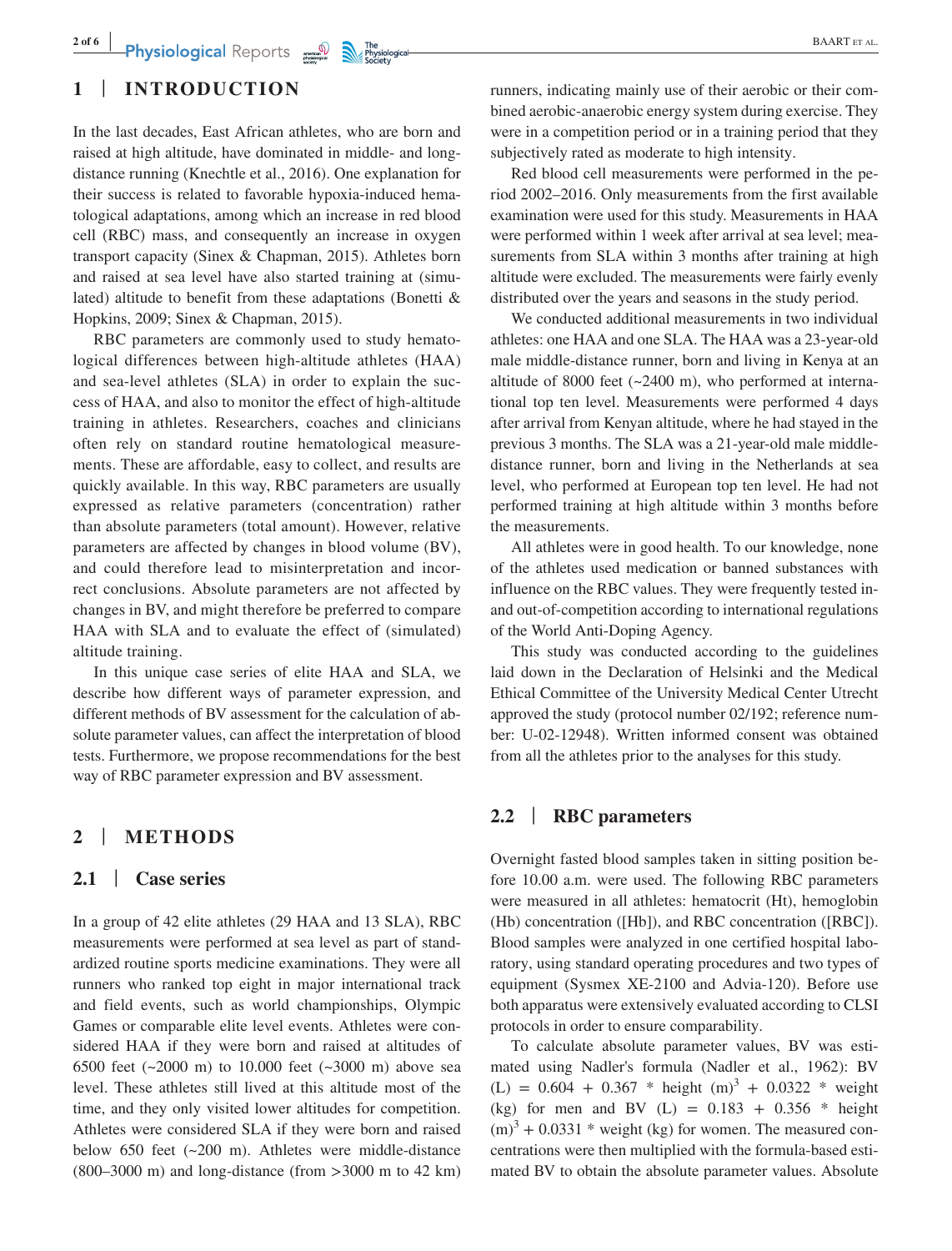parameters were reported as total amount and as total amount per kg body weight (BW).

In order to obtain more insight in the validity of our calculated absolute parameters, we also conducted BV measurements with a dilution method using radioactive chromium  $\binom{51}{r}$ , in two individual athletes: one male HAA and one male SLA. This method is considered as the gold standard for BV measurement (International Committee for Standardization in Haematology, 1980). A standard solution with a known amount of chromium-51 labelled red blood cells in a known volume was injected intravenously. After 30 minutes, when complete mixing had taken place, a blood sample was taken. The radioactivity in the blood sample was then compared with the radioactivity in the standard solution, and in conjunction with the Ht value, the unknown BV was calculated. A detailed description of this method and associated calculations can be found elsewhere (International Committee for Standardization in Haematology, 1980). In these two athletes, absolute parameters were calculated by multiplying the measured concentrations (1) with estimated BV using Nadler's formula (BV-e) and (2) with measured BV using the  ${}^{51}Cr$  method (BV-m).

### **2.3** | **Statistical analysis**

In the group of 42 elite athletes, data were first checked for normality using a Shapiro–Wilk test and visual inspection of Q–Q normality plots. Because some parameters were not normally distributed, and because of the unequal numbers of HAA and SLA and the relatively small sample size, all RBC parameters are presented as medians with 25th–75th percentiles and were compared between HAA and SLA using a Mann-Whitney *U*-test. Analyses were performed for men and women separately and considered significantly different when  $p < 0.05$ . Statistical analyses were performed with SPSS software (Version 23, IBM, Armonk, NY, USA).

For the two individual athletes, a descriptive comparison was used.

## **3** | **RESULTS**

Results from the group of 42 athletes are presented in Table 1. In men, HAA had a significantly higher Ht (+10.4%;  $p = 0.003$ ), [Hb] (+7.8%;  $p = 0.001$ ) and [RBC] (+10.7%;  $p = 0.004$ , and a significantly higher total Hb mass per kg BW  $(+12.0\%; p = 0.002)$  and total RBC count per kg BW  $(+11.9\%; p = 0.006)$  compared to SLA. Without correcting for BW, HAA had a lower, although nonsignificant, total Hb mass (−7.8%; *p* = 0.055) and total RBC count (−4.6%;

 $p = 0.169$ ) compared to SLA. In women, no significant differences between HLA and SLA were observed. Note that absolute values in this group were calculated using BV-e.

Results from the two individual athletes are presented in Table 2. The HAA had a slightly higher Ht (+5.8%), [Hb]  $(+2.9\%)$ , and [RBC]  $(+10.3\%)$  than the SLA. In the HAA, BV-m was much higher than BV-e (6.29 L vs 4.32 L), whereas in the SLA, the difference between BV-m and BV-e was small (5.57 L vs 5.38 L). Total Hb mass was 14.1% higher in the HAA compared to the SLA when using BV-m for its calculation, whereas using BV-e, total Hb mass was 20.8% lower in the HAA. After correcting for BW, total Hb mass was 31.0% higher in the HAA than in the SLA using BV-m, whereas using BV-e, total Hb mass was only 2.4% higher in the HAA. Similar inconsistencies were observed for total RBC count.

# **4** | **DISCUSSION**

This unique case series shows marked differences in RBC parameters between elite HAA and SLA. But more importantly, our results also demonstrate that both the extent of these differences and the direction (higher or lower values) largely depend on how the parameter is expressed (relative or absolute, corrected for BW or not). Furthermore, absolute RBC parameters also depend on the method used for BV assessment (BV-e or BV-m) to calculate the absolute values.

## **4.1** | **HAA versus SLA**

Only few articles have been published in which RBC parameters between HAA and SLA were compared within one study (Prommer et al., 2010; Saltin et al., 1995; Vergouwen et al., 1999). Some results of these studies are in agreement, whereas other results are contradictory to our observations. All these studies are difficult to compare because of differences in methodology and design. The large differences in methodology show that there is need for consensus on how to measure and express RBC parameters in athletes.

# **4.2** | **Effect of different use of parameter expression and BV assessment**

In the group of male athletes, HAA had a significantly higher [Hb] and [RBC] compared to SLA, whereas results were in opposite direction when expressed as total amount (using BV-e for the calculation of total amounts): total Hb mass and total RBC count were lower in HAA. When corrected for BW, total Hb mass per kg and total RBC count per kg were higher in HAA compared to SLA, and these differences were larger in comparison to expression as concentration.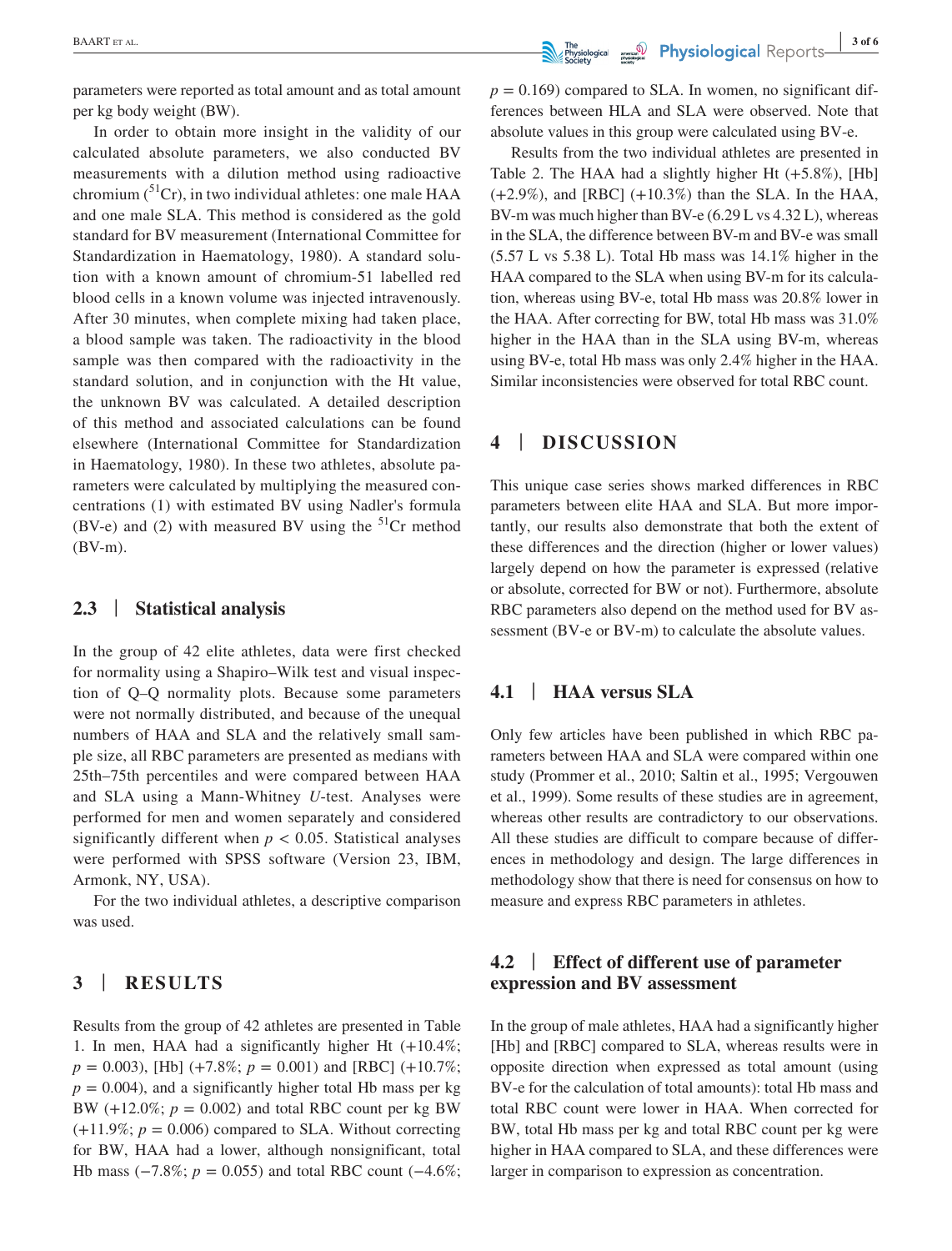|                                                                                                                                                                                             | Men                                  |                                 |                                  |                      | Women                                |                                 |                                  |                         |
|---------------------------------------------------------------------------------------------------------------------------------------------------------------------------------------------|--------------------------------------|---------------------------------|----------------------------------|----------------------|--------------------------------------|---------------------------------|----------------------------------|-------------------------|
|                                                                                                                                                                                             | athletes $(n = 19)$<br>High-altitude | athletes $(n = 7)$<br>Sea-level | $HAA - SLA$<br><b>Difference</b> | p-value              | athletes $(n = 10)$<br>High-altitude | athletes $(n = 6)$<br>Sea-level | $HAA - SLA$<br><b>Difference</b> | value<br>$\overline{p}$ |
| Characteristics                                                                                                                                                                             |                                      |                                 |                                  |                      |                                      |                                 |                                  |                         |
| Age, years                                                                                                                                                                                  | $25(22-29)$                          | 29 (22-30)                      | $-4(16.0)$                       | 0.306                | $25(23 - 28)$                        | $22(20-28)$                     | $+3(12.0)$                       | 0.181                   |
| Height, m                                                                                                                                                                                   | 1.71 (1.68-1.75)                     | 1.84 (1.79-1.90)                | $-0.13(7.6)$                     | $0.000^{*}$          | 1.66 (1.59-1.68)                     | $1.74(1.64 - 1.79)$             | $-0.08(4.8)$                     | 0.056                   |
| Weight, kg                                                                                                                                                                                  | $58.0(54.0 - 61.0)$                  | $72.0(67.5 - 74.0)$             | $-14.0(24.1)$                    | $0.000^{*}$          | $50.0(45.5 - 54.1)$                  | 54.5 (49.0-58.5)                | $-4.5(9.0)$                      | 0.147                   |
| Parameters                                                                                                                                                                                  |                                      |                                 |                                  |                      |                                      |                                 |                                  |                         |
| Expressed as concentration                                                                                                                                                                  |                                      |                                 |                                  |                      |                                      |                                 |                                  |                         |
| Ht, L/L                                                                                                                                                                                     | $0.48(0.46 - 0.49)$                  | $0.43(0.42 - 0.46)$             | $+0.05(10.4)$                    | $0.003*$             | $0.41(0.39 - 0.41)$                  | $0.41(0.39 - 0.43)$             |                                  | 0.635                   |
| [Hb], $g/dL^{\dagger}$                                                                                                                                                                      | $16.6(15.6 - 17.2)$                  | $15.3(14.5 - 15.8)$             | $+1.3(7.8)$                      | $0.001*$             | $13.8(13.4 - 14.2)$                  | $13.6(13.3 - 14.3)$             | $+0.2(1.4)$                      | 0.713                   |
| [RBC], 10 <sup>12</sup> /L                                                                                                                                                                  | $5.6(5.1 - 5.8)$                     | $5.0(4.7 - 5.2)$                | $+0.6(10.7)$                     | $0.004$ <sup>*</sup> | $4.7(4.4 - 4.8)$                     | $4.4(4.3 - 4.7)$                | $+0.3(6.4)$                      | 0.093                   |
| Expressed as total amount                                                                                                                                                                   |                                      |                                 |                                  |                      |                                      |                                 |                                  |                         |
| Total Hb mass, $g^T$                                                                                                                                                                        | 715.3 (669.6-763.6)                  | 770.8 (721.2-840.5)             | $-55.5(7.8)$                     | 0.055                | 472.7 (456.3-484.6)                  | 544.7 (454.9-580.0)             | $-72.0(15.2)$                    | 0.147                   |
| Total RBC count, $10^{12}$                                                                                                                                                                  | $23.9(22.9 - 25.3)$                  | $25.0(23.8 - 27.4)$             | $-1.1(4.6)$                      | 0.169                | $16.1(14.8 - 16.3)$                  | $17.3(14.5-19.0)$               | $-1.2(7.4)$                      | 0.263                   |
| Expressed as total amount per kg                                                                                                                                                            |                                      |                                 |                                  |                      |                                      |                                 |                                  |                         |
| Total Hb mass per kg BW, $g^{\dagger}$                                                                                                                                                      | $12.5(11.5-13.1)$                    | $11.0(10.4 - 11.6)$             | $+1.5(12.0)$                     | $0.002^{*}$          | $9.5(9.0 - 10.1)$                    | $9.7(9.3 - 10.1)$               | $-0.2(2.1)$                      | 0.635                   |
| Total RBC count per kg BW,<br>$10^{12}\,$                                                                                                                                                   | $0.42(0.37 - 0.44)$                  | $0.37(0.34 - 0.38)$             | $+0.05(11.9)$                    | $0.006^{*}$          | $0.32(0.31 - 0.34)$                  | $0.31(0.30 - 0.33)$             | $+0.01(3.1)$                     | 0.428                   |
| Blood volume (BV-e <sup>#</sup> ), L                                                                                                                                                        | $4.34(4.15 - 4.52)$                  | $5.20(4.88 - 5.44)$             | $-0.86(19.8)$                    | $0.000^*$            | $3.43(3.33 - 3.56)$                  | $3.85(3.38 - 4.16)$             | $-0.42(12.2)$                    | 0.073                   |
| Blood volume (BV-e <sup>#</sup> ) per kg BW,<br>$\overline{a}$                                                                                                                              | $0.075(0.073 - 0.077)$               | $0.072(0.072 - 0.074)$          | $+0.003(4.0)$                    | 0.063                | $0.070(0.066 - 0.072)$               | $0.071(0.069 - 0.071)$          | $-0.001(1.4)$                    | 0.562                   |
| Values of characteristics and parameters are presented as median (25th-75th percentile), differences between HAA and SLA are presented as median difference with percentages in parentheses |                                      |                                 |                                  |                      |                                      |                                 |                                  |                         |

TABLE 1 Characteristics and parameter values in a series of high-altitude athletes ( $n = 29$ ) and a series of sea-level athletes ( $n = 13$ ) **TABLE 1** Characteristics and parameter values in a series of high-altitude athletes (n = 29) and a series of sea-level athletes (n = 13)

\*Significant difference between HAA and SLA ( $p$ -value Mann-Whitney  $U$  test <0.05). \*Significant difference between HAA and SLA (*p*-value Mann-Whitney *U* test <0.05).  $\sqrt{a}$ 

†Conversion factor g/dl into mmol/L: 0.6206; conversion factor g into mmol: 0.062. †Conversion factor g/dl into mmol/L: 0.6206; conversion factor g into mmol: 0.062.

 $\frac{1}{2}$ Estimated using Nadler's formula: BV (L) = 0.604 + 0.367 \* height (m)<sup>3</sup> + 0.0322 \* weight (kg) for men and BV (L) = 0.183 + 0.356 \* height (m)<sup>3</sup> + 0.0331 \* weight (kg) for women.  $\frac{1}{2}$ Estimated using Nadler's formula: BV (L) = 0.604 + 0.367 \* height (m)<sup>3</sup> + 0.0322 \* weight (kg) for men and BV (L) = 0.183 + 0.356 \* height (m)<sup>3</sup> + 0.0331 \* weight (kg) for women.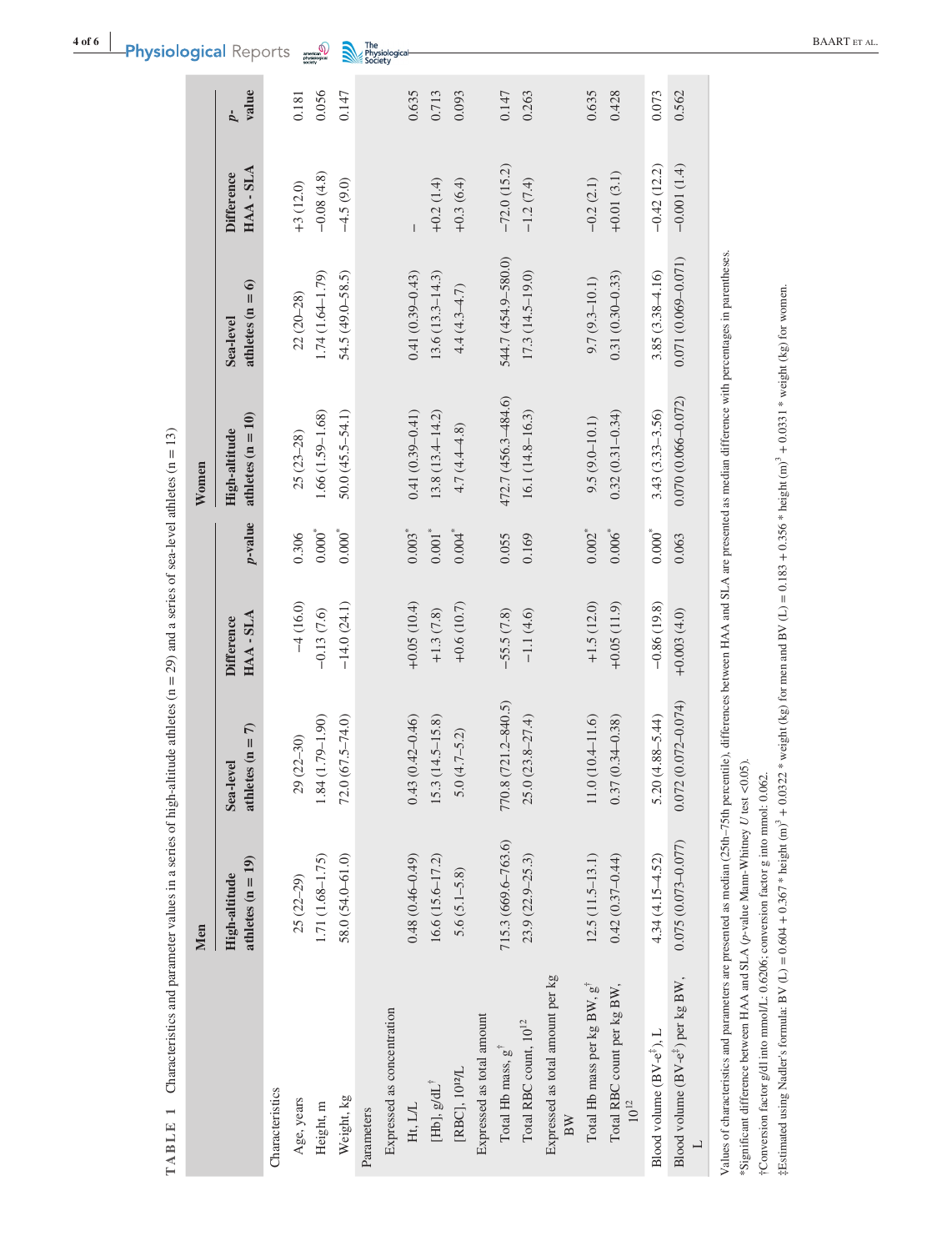**EXART ET AL.** 5 of 6

**TABLE 2** Characteristics and parameter values in one high-altitude athlete and one sea-level athlete in whom blood volume was measured

| <b>Characteristics/parameters</b>                | High-altitude athlete | <b>Sea-level athlete</b> | <b>Difference</b><br>$HAA - SLA$ |
|--------------------------------------------------|-----------------------|--------------------------|----------------------------------|
| Characteristics                                  |                       |                          |                                  |
| Age, years                                       | 23                    | 21                       | $+2(8.7)$                        |
| Height, m                                        | 1.71                  | 1.88                     | $-0.17(9.9)$                     |
| Weight, kg                                       | 58.4                  | 72.5                     | $-14.1(24.1)$                    |
| Parameters                                       |                       |                          |                                  |
| Expressed as concentration                       |                       |                          |                                  |
| Ht, L/L                                          | 0.52                  | 0.49                     | $+0.03(5.8)$                     |
| [Hb], $g/dL^{\dagger}$                           | 17.1                  | 16.6                     | $+0.5(2.9)$                      |
| [RBC], 10 <sup>12</sup> /L                       | 5.8                   | 5.2                      | $+0.6(10.3)$                     |
| Expressed as total amount                        |                       |                          |                                  |
| (based on BV- $e^{\ddagger}$ )                   |                       |                          |                                  |
| Total Hb mass, g <sup>†</sup>                    | 738.7                 | 892.6                    | $-153.9(20.8)$                   |
| Total RBC count, 10 <sup>12</sup>                | 25.1                  | 28.0                     | $-2.9(11.6)$                     |
| (based on $BV-m^{\S}$ )                          |                       |                          |                                  |
| Total Hb mass, g <sup>†</sup>                    | 1075.1                | 924.0                    | $+151.1(14.1)$                   |
| Total RBC count, 1012                            | 36.5                  | 28.9                     | $+7.6(20.8)$                     |
| Expressed as total amount per kg BW              |                       |                          |                                  |
| (based on BV- $e^{\ddagger}$ )                   |                       |                          |                                  |
| Total Hb mass per kg BW, $g^{\dagger}$           | 12.6                  | 12.3                     | $+0.3(2.4)$                      |
| Total RBC count per kg BW, 1012                  | 0.43                  | 0.39                     | $+0.04(9.3)$                     |
| (based on BV- $m^{\$}$ )                         |                       |                          |                                  |
| Total Hb mass per kg BW, $g^{\dagger}$           | 18.4                  | 12.7                     | $+5.7(31.0)$                     |
| Total RBC count per kg BW, 1012                  | 0.62                  | 0.40                     | $+0.22(35.5)$                    |
| Blood volume $(BV-e^{\ddagger})$ , L             | 4.32                  | 5.38                     | $-1.06(24.5)$                    |
| Blood volume $(BV-e^{\frac{t}{s}})$ per kg BW, L | 0.074                 | 0.074                    | $\qquad \qquad -$                |
| Blood volume $(BV-m^{\S})$ , L                   | 6.29                  | 5.57                     | $+0.72(11.4)$                    |
| Blood volume $(BV-m^{\S})$ per kg BW, L          | 0.108                 | 0.076                    | $+0.032(29.6)$                   |

Differences between HAA and SLA are presented as absolute differences with percentages in parentheses.

†Conversion factor g/dl into mmol/L: 0.6206; conversion factor g into mmol: 0.062.

 $\pm$ Estimated using Nadler's formula: BV (L) = 0.604 + 0.367 \* height (m)<sup>3</sup> + 0.0322 \* weight (kg) for men and BV (L) = 0.183 + 0.356 \* height (m)<sup>3</sup> + 0.0331 \* weight (kg) for women.

§Measured using the <sup>51</sup>Cr method.

For the two individual athletes, total Hb mass and total RBC count were higher in the HAA compared to the SLA when using BV-m for its calculation, whereas the differences were in opposite direction when using BV-e: total Hb mass and total RBC count where then lower in the HAA. After correcting for BW, the differences between HAA and SLA were in the same direction using either method, i.e., higher values for the HAA; however, the differences were much larger using BV-m compared to using BV-e.

An explanation for these observations in the two individual athletes is that in the HAA, BV-m was much higher than BV-e, whereas in the SLA, the difference between BV-m and BV-e was small. The large difference observed in the HAA between BV-m (using the gold standard <sup>51</sup>Cr method) and BVe, clearly shows that using Nadler's formula is less accurate.

Another disadvantage of formula-based estimation is that it does not take into account changes in BV. Moreover, studies have shown that people native to high altitude have a larger BV per kg BW compared to people from sea level (Sanchez et al., 1970), which was also observed in the current study when using BV-m. It is likely that, using BV-e to calculated absolute parameters, parameters values are underestimated in HAA.

## **4.3** | **Strengths and limitations**

Although the sample size is small, this study describes the results of a unique study population of world class athletes. The invasiveness of the  $51$ Cr method is the reason that we